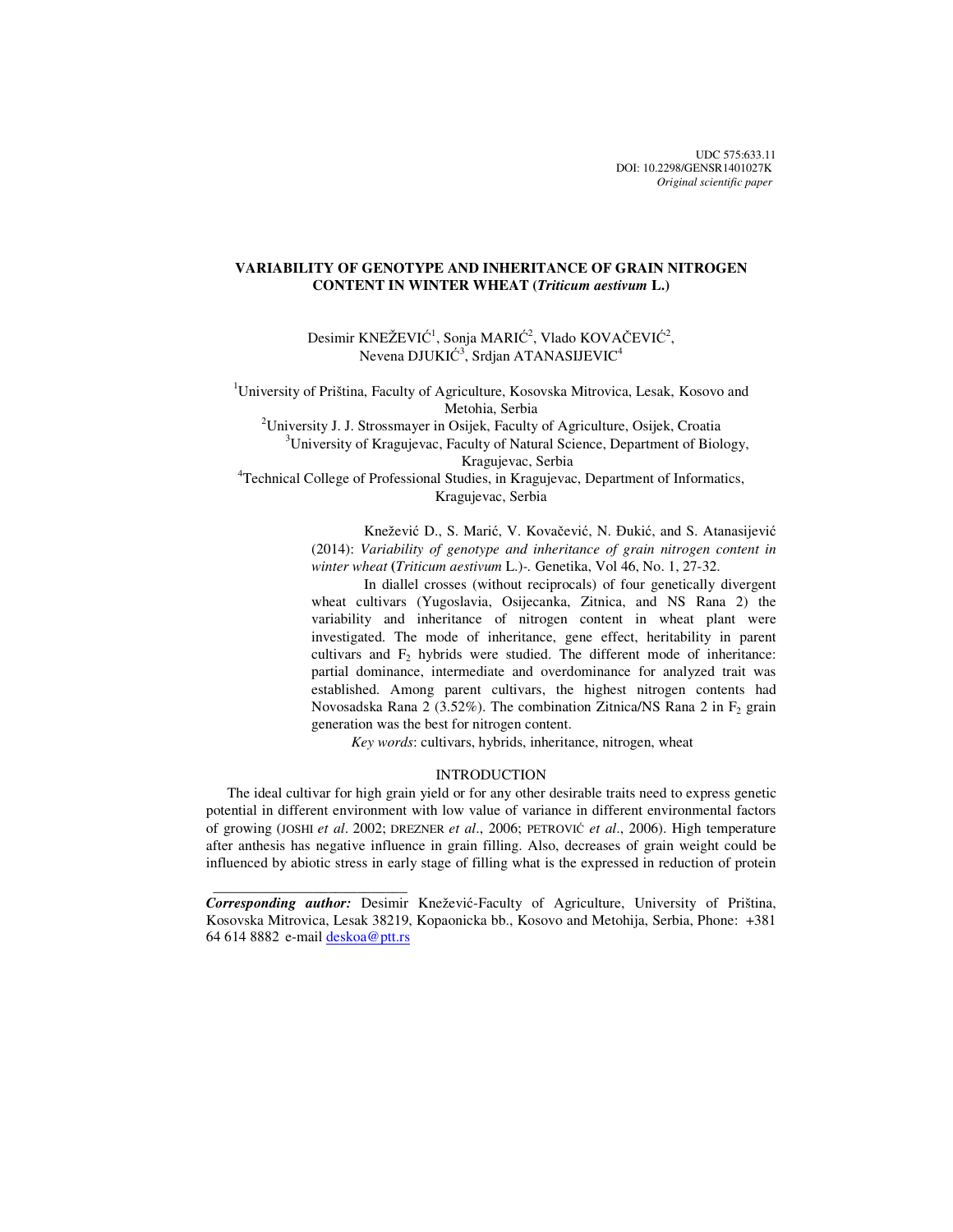and starch accumulation (KNEZEVIC *et al*., 2007a; BALLA *et al*., 2008). One of the main tasks of breeders is to develop model of plant growth for efficient assimilation and translocation of nitrogen. For that it is necessary to improve application of fertilizers, pesticides, water etc. as well knowledge of assimilation, utilization and translocation of nitrogen in wheat plant (JOLANKAI & NEMETH, 2002; WILHELM *et al*., 2002). By promoting large numbers of progeny in the breeding process there is a chance of identifying phenotypes with favorable gene combinations for determining efficient nitrogen utilization. Nitrogen plays main role in wheat nutrition because of its importance in protein and nucleic acid synthesis as well plant productivity (KNEZEVIC & NOVOSELSKAYA-DRAGOVICH, 2007; TORBICA *et al*. 2008; DJUKIC *et al*. 2011). The very important for plant productivity is intensities of genotype reaction on nitrogen uptake on environment and its utilization in plants represents nitrogen efficiency utilization (GAMZIKOV&NOSOV, 2010; ZEČEVIĆ *et al*. 2010; KHALILZADEH *et al*., 2011). Although grain protein composition depends primarily on genotype, it is significantly affected by environmental factors and their interactions (TRIBOÏ *et al*., 2003). Therefore created semi-dwarf wheat cultivars characterized by efficient nitrogen utilization and translocation from vegetative organs to grain (KNEZEVIC *et al*., 2007b DAKHIM *et, al*. 2012).

The aim of this paper is to investigate mode of inheritance of nitrogen uptake in wheat genotypes and variability of grain nitrogen contents and perspective of wheat breeding for this trait.

#### MATERIALS AND METHODS

The variability of nitrogen concentration in grain used four divergent wheat cultivars (Yugoslavia, Osijecanka, Zitnica and NS Rana 2) which created in different breeding centers. Diallel crosses without reciprocals were performed and developed six hybrids combination. The experiment was carried out at the experimental field of the Center for Small Grains in Kragujevac. For this study, seed materials of parents and 6 crosses combination was sown in 1.0 m long rows, with row to row distance of 20 cm and plant to plant distance of 10 cm. Nitrogen concentration was analyzed at the full maturity stage by analysis of 120 plants per genotypes (40 plants per replication) for parents and  $F_2$  hybrids of grain. Analysis of variance and test of significant differences for analysed traits computed by using MSTAT.

### RESULTS AND DISCUSSION

Nitrogen content in grain of wheat is indicator of assimilate synthesis per unit of accessible nitrogen and in the same time represents measure of N utilization. If the reduction of yield with increased concentration of nitrogen in the grain, the genotypes have reduced efficiency and utilization of nitrogen fertilizer. However, choosing the reduced concentration of nitrogen in grain, in order to increase productivity, can lead to deterioration in the quality of grain as raw material for food industry.

Wheat cultivars that are in the research were as parents, in terms of nitrogen content in grain have expressed their differences. Thus, grain nitrogen content ranged from 2.95% as it was Osijecanka, and that was the least value, to 3.52% as the highest value that was in NS Rane 2.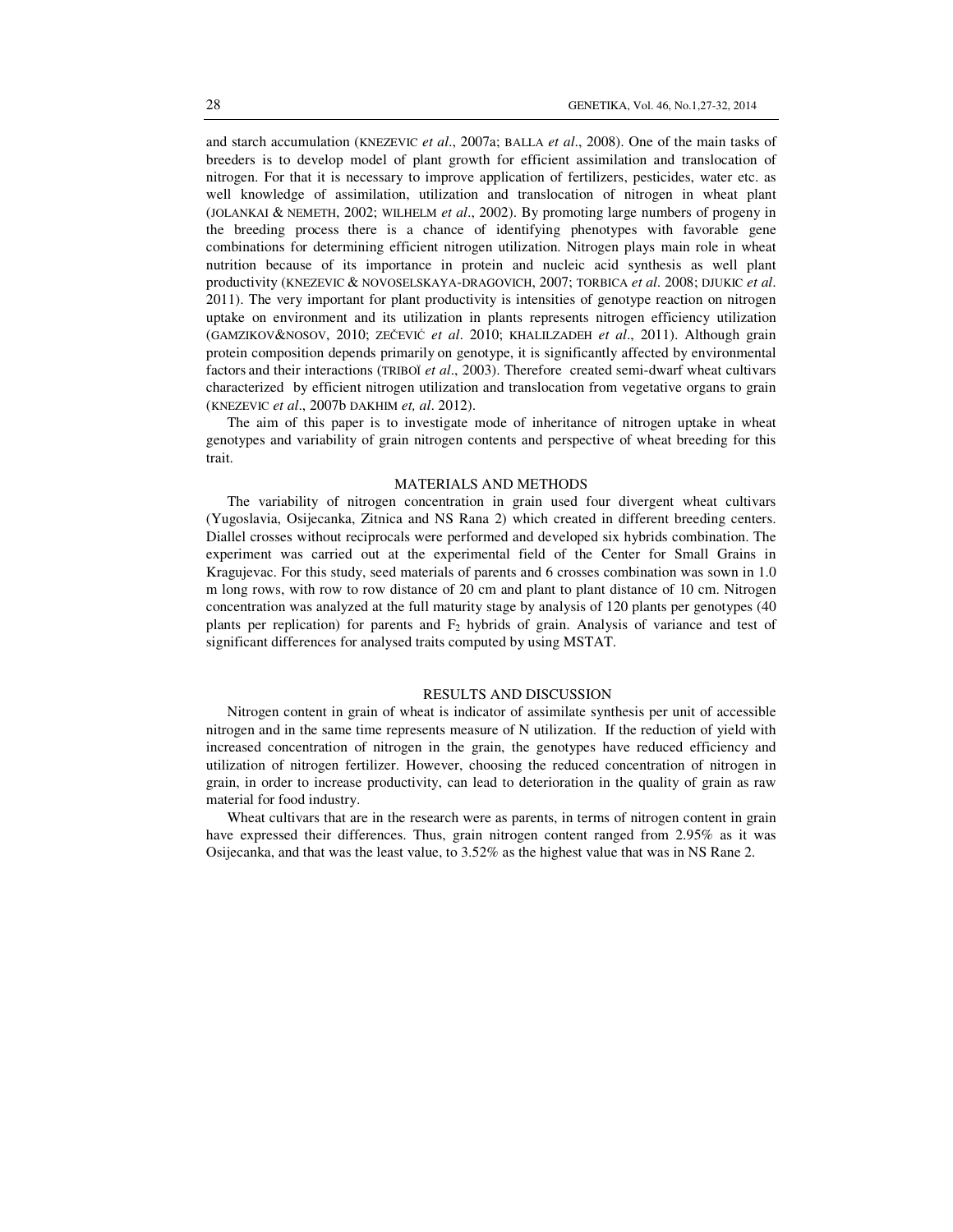| Two restricting to the equipment connection in Fig. States of the announcement contribution |            |                    |             |                    |              |              |  |  |  |  |
|---------------------------------------------------------------------------------------------|------------|--------------------|-------------|--------------------|--------------|--------------|--|--|--|--|
| Cultivar                                                                                    | Yugoslavia | Osijecanka         | Zitnica     | NS Rana 2          | $LSD_{0.05}$ | $LSD_{0.01}$ |  |  |  |  |
| Yugoslavia                                                                                  | 3.01       | 3.40 <sup>sd</sup> | $2.84 - sd$ | 3.25 <sup>1</sup>  | 2.62         | 3.52         |  |  |  |  |
| Osijecanka                                                                                  |            | 2.95               | $3.01 - pd$ | 3.00 <sup>pd</sup> |              |              |  |  |  |  |
| Zitnica                                                                                     |            |                    | 3.30        | 3.80 <sup>sd</sup> |              |              |  |  |  |  |
| NS Rana 2                                                                                   |            |                    |             | 3.52               |              |              |  |  |  |  |
| * d=bominance; sd=overdominance; pd=partial dominance; i=intermediate                       |            |                    |             |                    |              |              |  |  |  |  |
|                                                                                             |            |                    |             |                    |              |              |  |  |  |  |

*Table 1. Average value of nitrogen contents in F<sup>2</sup> grain of hybrids and parent wheat cultivars* 

Among investigated combinations in the  $F_2$  generation, the lowest average content (X) of nitrogen in the grain had Yugoslavia/Zitnica (2.84%) and with the highest content was a combination of Zitnica/NS rana 2 (3.80%) table 1. Similar values of the variation in grain nitrogen concentration, while different mode of inheritance of N concentration in wheat grain were found (KNEZEVIC, 1997).

The most common type of inheritance of nitrogen in the tested hybrid combinations was over- dominance (50.03%). Partial dominance were expressed on the level of 33.3% and intermediate inheritance expressed to a lesser extent (16.66%). The concentration of nitrogen can be used as an indicator after harvest about supply plant with nitrogen.

Assessed values of the variability of nitrogen content in parental cultivars included in investigations indicate that there were gaps among them (tab.2).

| таже - 2. Сотранса знатыесы ратаниенты организден сонисты тек түнеси |                |      |                        |       |      |           |           |  |  |  |  |
|----------------------------------------------------------------------|----------------|------|------------------------|-------|------|-----------|-----------|--|--|--|--|
| Cultivar                                                             | Hybrid's       | X    | $S_{\overline{v}}(\%)$ | $S^2$ | S    | $C_v(\%)$ | $h^2$ (%) |  |  |  |  |
| Hybrid combination                                                   | Generation     |      |                        |       |      |           |           |  |  |  |  |
| Yugoslavia                                                           | $P_1$          | 3.01 | 0.06                   | 0.10  | 0.32 | 10.1      |           |  |  |  |  |
| Osijecanka                                                           | $P_2$          | 2.95 | 0.03                   | 0.11  | 0.33 | 10.8      |           |  |  |  |  |
| Zitnica                                                              | $P_3$          | 3.30 | 0.04                   | 0.16  | 0.40 | 11.4      |           |  |  |  |  |
| NS Rana 2                                                            | $P_4$          | 3.52 | 0.16                   | 0.23  | 0.48 | 12.2      |           |  |  |  |  |
| Yugoslavia/Osijecanka                                                | F <sub>2</sub> | 3.40 | 0.08                   | 0.17  | 0.41 | 11.6      | 30.4      |  |  |  |  |
| Yugoslavia/Zitnica                                                   | F <sub>2</sub> | 2.84 | 0.16                   | 0.20  | 0.45 | 14.4      | 35.8      |  |  |  |  |
| Yugoslavia/NS Rana 2                                                 | F <sub>2</sub> | 3.25 | 0.08                   | 0.12  | 0.35 | 9.8       | 32.6      |  |  |  |  |
| Osijecanka/Zitnica                                                   | F <sub>2</sub> | 3.01 | 0.18                   | 0.17  | 0.41 | 11.2      | 52.2      |  |  |  |  |
| Osijecanka/NS Rana 2                                                 | F <sub>2</sub> | 3.00 | 0.08                   | 0.11  | 0.33 | 9.9       | 42.3      |  |  |  |  |
| Zitnica/NS Rana 2                                                    | F <sub>2</sub> | 3.80 | 0.15                   | 0.14  | 0.37 | 10.8      | 26.6      |  |  |  |  |

*Table 2. Computed statistical parameters of nitrogen contents in grain wheat* 

Thus, with the highest coefficient of variation (CV) for this trait was NS Rana 2 (12.2%) and the lowest was Yugoslavia (10.1%). In the  $F_2$  grain generation, the smallest variation in grain nitrogen content was found in hybrid combination Osijecanka/NS Rana 2 (9.9%) and highest Yugoslavia/Osijecanka (11.6%). The majority of hybrid combination expressed high variability of nitrogen concentration than in  $F_2$  grain generation.

The concentration of nitrogen in the grain shows genotypic specificity (JEUFFROY, *et al*. 2002 ZEČEVIĆ *et al*. 2007). Cultivar differences in nitrogen concentration in the aboveground part may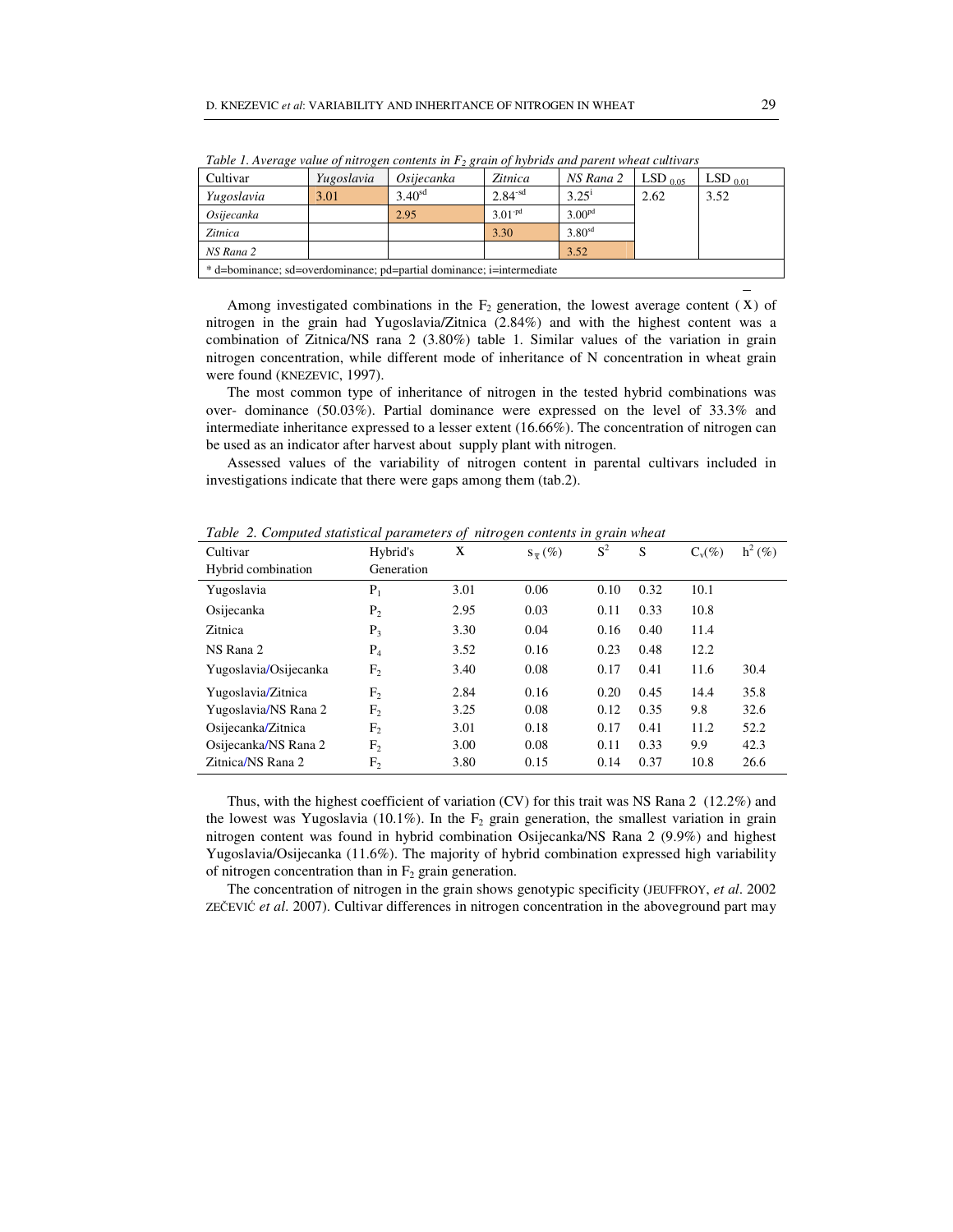affect the differences in yield, through the influence on the intensity and length of the activity of vegetative organs and protein content. Differences in nitrogen concentration in plants usually are differences in the amounts of nitrogen in vegetative organs, whose reutilization done much of the grain protein synthesis. However, some studies showed that the cultivars with high and low protein content in grain did not differ according to the concentration of nitrogen in the period to flowering (GÓRNY *et al.,* 2011) and that protein content is quantitatively inherited trait, strongly influenced by environmental factors and connected to grain yield and plant height (CLARKE *et al.,* 2009). The connection between high nitrogen content at maturity and high N uptake after anthesis, indicating that in wheat the proportion of the assimilated N used immediately in the developing grain, but there was no strong N translocation from vegetative parts of the main shoots in wheat and reproductive organs. This could be advantage in wheat breeding for high yield and high efficiently use available N in different growing conditions (KNEZEVIC *et al*. 2007b; MUURINEN *et al.,* 2007*).* 

Heritability for grain nitrogen content was different for all combinations. The lowest value was found in hybrid combination Yugoslavia/Osijecanka and the highest at Zitnica/NS rana 2. The mean value of heritability for all analyzed hybrid combinations was 36.65% (table 2.).

This is based on the relationship between the development of grains and protein content, precisely, grain protein concentration was found to be more related to N availability during plant development than to dry weight or N concentration in various plant parts (Malik et al., 2012). Specifically, under the influence of enhanced nitrogen nutrition are increasing the yield and protein content, and finally only up increasing the protein content. Yield increases until the nitrogen concentration reaches an appropriate value (KRALJEVIC-BALALIC *et al*., 2001; PETROVIC *et al*., 2006). For most cultivars nitrogen concentration value is between 1.8 and 2.15%. Minimum value of the concentration of nitrogen in the grain that gives the maximum yield varies depending on genotype and growing conditions (GAMZIKOVA *et al*. 1991; ZEČEVIĆ *et al*. 2009).

#### **CONCLUSION**

Grain contents of nitrogen in analyzed wheat genotypes are different. For the increasing of N content is necessary create new genotypes with high efficiency of nitrogen absorption as well with high capacity of utilization, translocation and accumulation. The development of new genotypes with high efficiency of nitrogen uptake and capacity of nitrogen utilization will contribute to decreasing rate of application of nitrogen fertilizers. In this investigation were developed genotypes, by crossing *Zitnica/NS Rana* 2 in F<sub>2</sub>, which expressed the highest nitrogen contents and represents promising genotypes for cultivar creation with high yield low requirements for fertilizer application. For successful breeding is a necessary use parent with low requirement of nitrogen and high efficiency of absorption, utilization and translocation of nitrogen to grain.

### ACKNOWLEDGEMENT

This work was supported by the Project TR 31092, Ministry of Education and Science of Republic of Serbia.

> Received July 12<sup>th</sup>, 2012 Accepted November 05<sup>th</sup>, 2013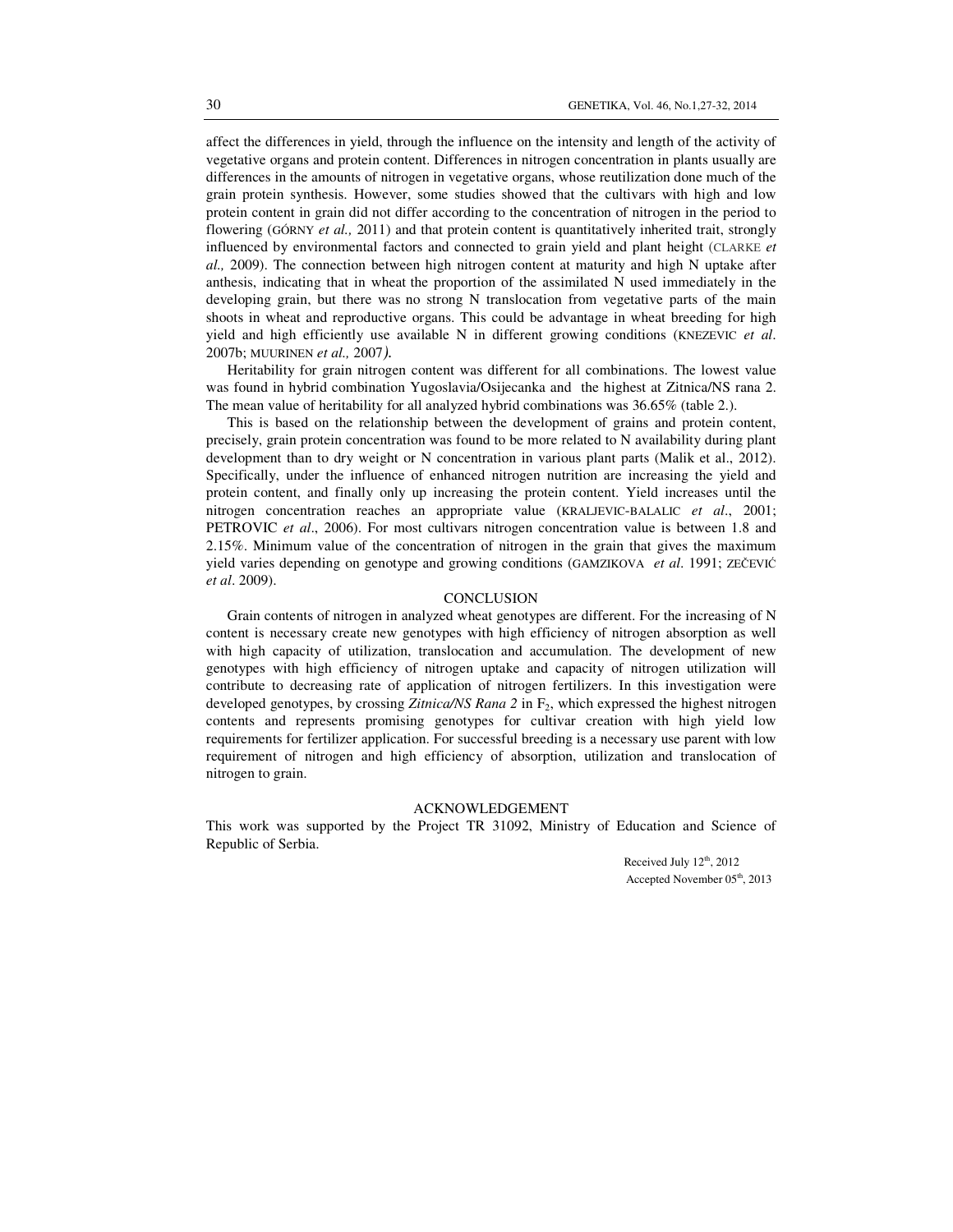#### **REFERENCES**

- BALLA, K., I. KARSAI and O.VEISZ (2008): Analysis of the quality of wheat varieties at extremely high temperatures. Cereal Research Communications, *37:13-16*.
- CLARKE, F.R., J.M. CLARKE, C.J. POZNIAK, R.E. KNOX and T.N. MCCAIG (2009): Protein concentration inheritance and selection in durum wheat. Can. J. Plant Sci. *89: 601-612*.
- DAKHIM, A.R., M.S. DALIRI, A.A. MOUSAVI and A.T. JAFROUDI (2012): Evaluation vegetative and reproductive traits of different wheat cultivars under dry farming condition in north of Iran. *J. Basic. Appl. Sci. Res.*, *2: 6640-6646*.
- DJUKIĆ, N., D. KNEŽEVIĆ, D. HORVAT, D. ŽIVANČEV and A.TORBICA, (2011): Similarity of cultivars of wheat (*Triticum durum*) on the basis of composition of gliadin alleles. Genetika, *43 (3): 527-536*.
- DREZNER, G., K. DVOJKOVIC, D. HORVAT, D. NOVOSELOVIC, A. LALIC, D. BABIC and J. KOVACEVIC (2006): Grain yield and quality of winter wheat genotypes in different environments. Cereal Research Communications, *34:457-460*.
- GAMZIKOVA, O.I., S.F. KOVAL and V.S. BARSUKOVA (1991): Effect of genes of short-stemming on utilization of nitrogen by wheat. J. Agrochemistry, *1:12-17*. (in Russian).
- GAMZIKOV, G. and V. NOSOV (2010): Role of crop nutrition in narrowing theyield gap for spring wheat in Siberia. Better Crops, *94: 4, 9-11*.
- GÓRNY, A.G., Z. BANASZAK, B. ŁUGOWSKA and D. RATAJCZAK (2011): Inheritance of the efficiency of nitrogen uptake and utilization in winter wheat (*Triticum aestivum* L.) under diverse nutrition levels. Euphytica (2011) 177:191–206
- JEUFFROY, M.H., B. NEY and A.OURRY (2002): Integrated physiological and agronomic modelling of N capture and use within the plant. Journal of Experimental Botany, *53:809-823*.
- JOLANKAI, M. and T. NEMETH (2002): Crop responses induced by precision management techniques. Acta Agronomica Hungaria, supplementum, *50:173-178*.
- JOSHI, S.K., S.N. SHARMA, D.L. SINGHANIA and R.S. SAIN (2002): Genetic analysis of quantitative and quality traits under varying environmental conditions in bread wheat. Wheat Information Service, *95:5-10*.
- KHALILZADEH, G., A. EIVAZI and J. MOZAFFARI (2011): Effect on nitrogen on grain yield, grain protein and agronomic nitrogen use efficiency in winter wheat (*Triticum aestivum* L.) cultivars. Int. J. of Agric. and Crop Sci. *3:34-42*
- KNEZEVIC, D. (1997). Genetic analysis of nitrogen contents in four wheat cultivars and their hybrids. Proc. of Symp. Plant Nutrition (Ando,T., et al. eds.), Japan, pp. *947-948*.
- KNEZEVIC, D., A. PAUNOVIC, M. MADIC and N. DJUKIC (2007a). Genetic analysis of nitrogen accumulation in four wheat cultivars and their hybrids. Cereal Research Communications, *35: 633-336*.
- KNEŽEVIĆ, D. and A.YU. NOVOSELSKAYA- DRAGOVICH (2007): Polymorphysm of *Gli-D1* alleles of Kragujevac's winter wheat cultivars (*Triticum aestivum* L.). Genetika, *39(2): 273-282.*
- KNEZEVIC, D., V. KOVACEVIC, A. PAUNOVIC, M. MADIC and N. DJUKIC (2007b). Genetic analysis of physiological eficiency of nitrogen in four wheat cultivars and their hybrids. Proceedings of 1st International Conference "Research People and Actual Tasks on Multidisciplinary Sciences" Lozenec, Bulgaria, pp. *16-20*.
- KRALJEVIC-BALALIC, M., A.J. WORLAND, E. PORCEDDU and M. KUBUROVIC (2001): Variability and gene effect in wheat. In: Monograph Genetic and Breeding of Small Grains, (eds. S. Quarrie et all), pp*. 9-49.*
- MALIK, A.H., A. ANDERSSON, R. KUKTAITE, M.Y. MUJAHID, B. KHAN and E. JOHANSSON (2012): Genotypic variation in dry weight and nitrogen concentration of wheat plant parts; relations to grain yield and grain protein concentration.Journal of Agricultural Science, *4(11):11-15.*
- *MUURINEN, S., J. KLEEMOLA and P. PELTONEN-SAINIO* (2007): Accumulation and translocation of nitrogen in spring cereal cultivars differing in nitrogen use efficiency. Agron. J., *99:441-449.*
- PETROVIĆ, S., S. MARIĆ, V. GUBERAC, G. DREZNER and A. EĐED (2008): Influence of environmental conditions and sowing rates on winter wheat yield. Cereal Research Communications, *36:1307-1310*.